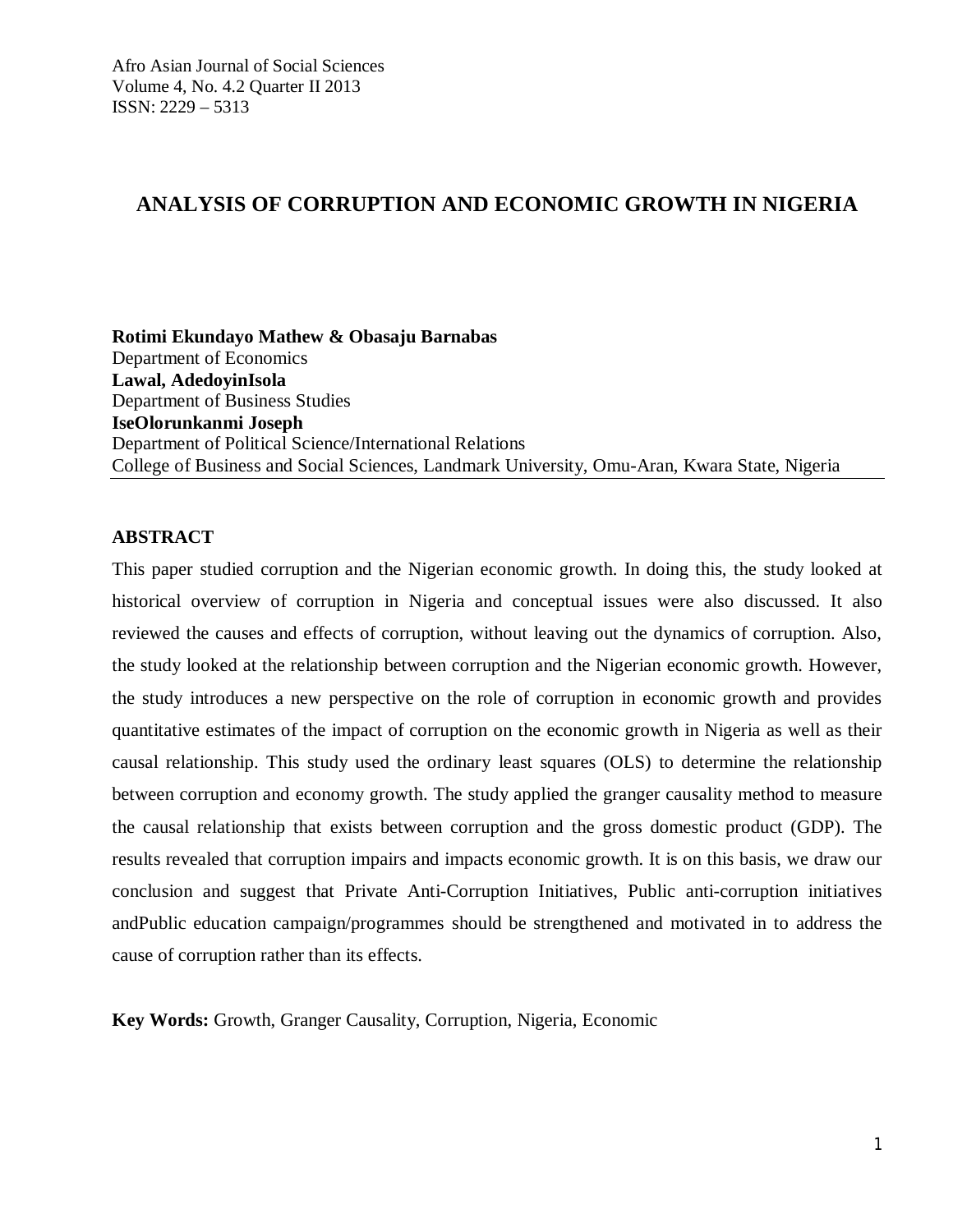### **1 Introduction**

Corruption is as aged as the existence of man. It exists in the public and private sectors, profit and nonprofit as well as charitable organizations. It subsists both in the developing and also in the developed nations but predominant in the developing countries hence, it remains a symptom of a poorly functioning nation. In Nigeria it is evidenced from the ongoing probes on oil petroleum subsidy fraud in Nigeria, fraudulent misappropriation of pension funds, recycling of items in the 2012 Budget among others.Therefore, there is a growing worldwide concern over its spread due to so many factors. Highly corrupt nations are always perpetuated with vicious circle of poverty: Low rate of saving which leads to low incomes and which in turn leads to low investment and productivity. Others may include high capital flight: the negative consequences of the prevalent corruption continue to hamper the growth and development of the economy, causes insecurity of lives and property of the citizenry as evident from several Boko Haram attacks, heightened level of poverty and unemployment. Decaying infrastructure are notable and common features which are largely attributable to the high incidence of corruption which has reached a prevalent level.

The persistency of corruption erodes the social economic value of a nation. Therefore, reforming public institutions and government policies is essential but poverty, a product of corruption limits the available options. However, policy makers arrive at plausible solutions only after understanding corruption's effects on the efficiency and equity of an economic system (Nwaobi, 2004). Therefore, this study seeks to use ordinary least squares (OLS) estimations to estimate the impact of corruption on the economic output. In addition to this, the study employed the granger causality method to measure the causal relationship that exists between corruption and the economic output. The study relied on secondary data which have been sourced from the various series of the Central Bank of Nigeria statistical bulletin and Transparency International (1994-2005) "Corruption Index" publications. The paper is divided into five sections namely: section one introduced the study, section two is about evolution of corruption and conceptual framework, section three discusses materials and methodology used while section four presents the analyzed results and section five concludes with suggested policy issues.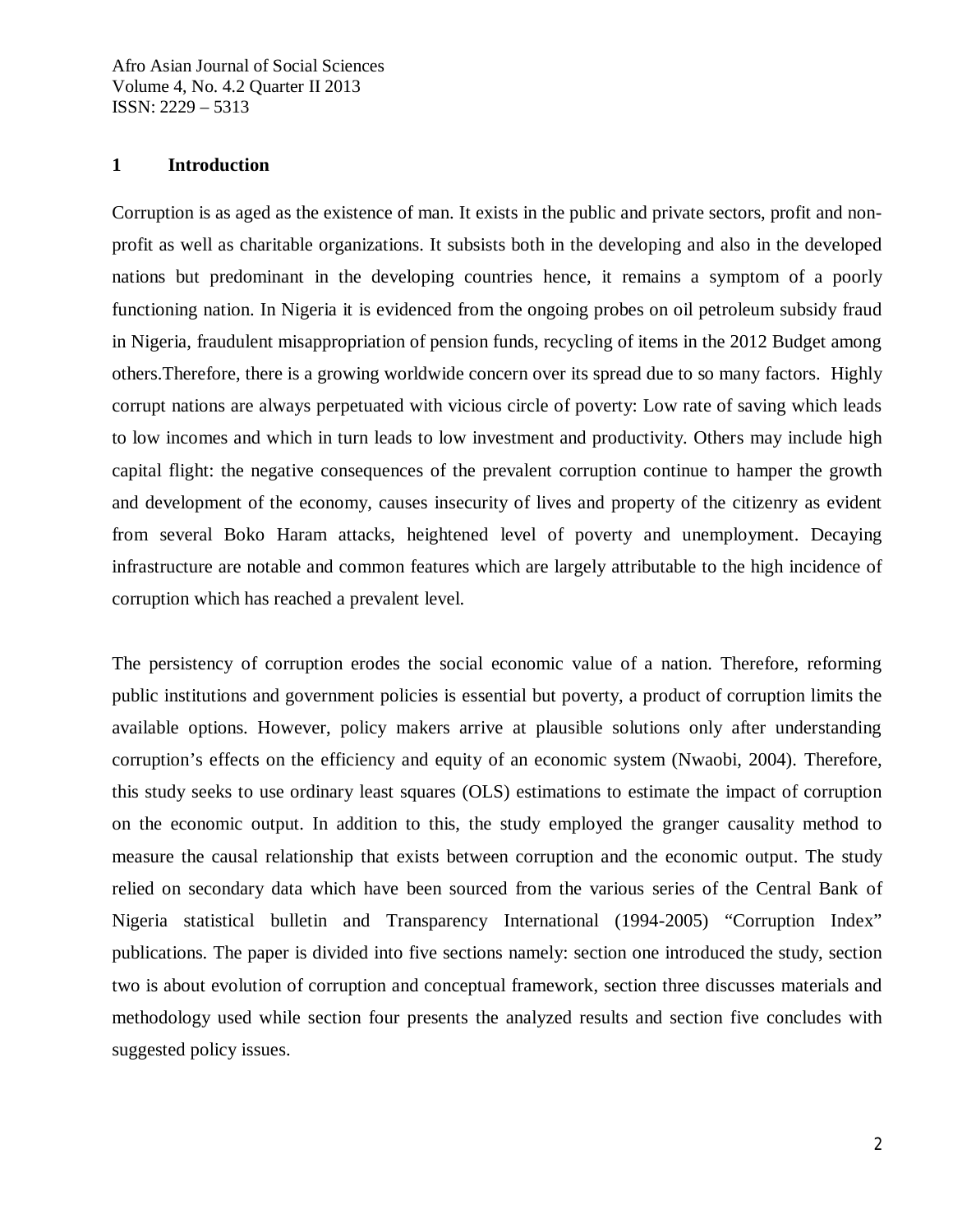### **2 Evolution of corruption**

The genesis of corruption in Nigeria might not really be associated with a particular period. Nonetheless, Benjamin (2007) asserted that corruption in Nigeria can be traced back to the colonial era when Nigerians were bribed with different foreign goods in exchange for local products in exchange for slaves. Aside this, various regimes have also been associated with certain corrupt practice. The system has been such that corruption is used to check corruption by corrupting the system all the more. The illegitimate taking over of government by the various military regimes via coup d'état were often justified by pervasive corruption.This tends to use corruptly armed measures to check and making the economy worse off; abolition of the constitution by replacing it with decrees, abuse of fundamental human rights among others. Sowunmi (2010) opined that the history of corruption in Nigeria is strongly rooted in the over 29 years of the military rule, out of 46 years of her statehood since 1960. Ribadu (2006) claimed that successive military regimes subdued the rule of law, facilitated the wanton looting of the public treasury, decapitated public institutions and free speech and instituted a secret and opaque culture in the running of government business. Corruption became the dominant guiding principle for running affairs of state. The period witnessed a total reversal and destruction ofevery good thing in the country and indeed, the military took corruption to its highest levels ever.

### **2.2 Conceptual framework**

The menace of corruption in Nigeria is endemic and on the increase despite several attempts even by successive governments to ameliorate the blight. The issue is global and it is without a uniform definition. In Nigeria, corruption has become the order of the day happening among the young and the old, the politician and the non-politician as well as military and the non-military. The unstoppable social economic scourge has suggested different meanings to different scholars from different schools of thought. Salisu (2000) simply defined corruption as the misapplication of public resources to private ends. This among others include the public officials collecting bribes for issuing permits licenses for authorizing passage of goods at sea/airport, passports or visa, for awarding contracts or for enacting regulations designed to create artificial scarcity, awarding undeserved score or grades to students after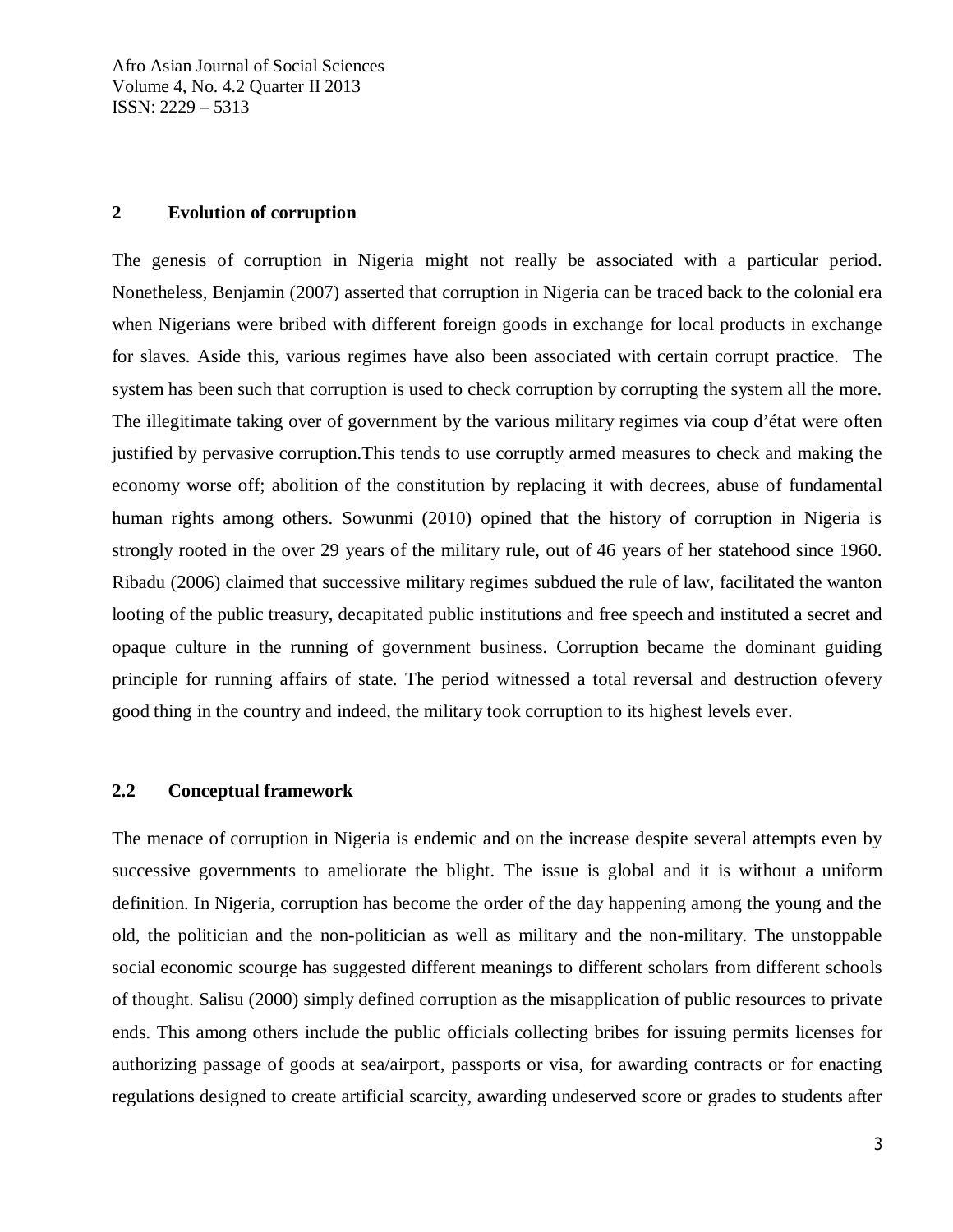exam, availing question papers to students before examination, and at times it may come in the form of sexual or other forms of gratifications.The World Bank (1996) defined corruption as "the abuse of public power for private benefit". The Transparency International (2005) defined it as "the abuse of entrusted power for private gain".

Corruption also includes bribery, smuggling, fraud, illegal payments, money laundering, drug trafficking, falsification of documents and records, window dressing, false declaration, evasion, underpayment, deceit, forgery, concealment, aiding and abetting of any kind to the detriment of another person, community, society or nation. Khan (1996) defined corruption as an act which deviates from the formal rules of conduct governing the actions of someone in a position of public authority because of private - regarding - motive such as wealth, power or status. Otite (2000) defined corruption as perversion of integrity or state of affairs through bribery, favour or moral depravity" ... It takes place when at least two parties have interacted to change the structure or processes of society or the behaviour of functionaries in order to produce dishonest, unfaithful or defiled situations. In other words - corruption is a systematic vice in an individual, society or a nation which reflects favoritism, nepotism, tribalism, sectionalism, undue enrichment,amassing of wealth, abuse of office, power, position and derivation of undue gains and benefits.Windsor and Getz (2000) broadly defined corruption as socially impermissible deviance from some public duty or more generally some ideal standard of conduct. Corruption also could be youth based among which includes cybercrime (yahooyahoo), thuggery, permutation, pilfering, drug peddling, paid assassins, kidnapping, prostitution, militancy, book-haram and 419 syndromes, plagiarisms among others. The definitions of these authors commonly agreed that corruption manifests for personal gratification and therefore it is anti-economic, or political. It erodes the values system of the economy.

### **Causes and Types of Corruption**

For any serious progress to be made in an economy, the government must take proactive steps in the fight against corruption identified as the main cause of the crisis rocking the economy at the moment. Corruption be it any type or called by any name must be seriously identified, understood and tackled. Hence, the economy stands the possibility of stagnancy and retrogression. In understanding corruption,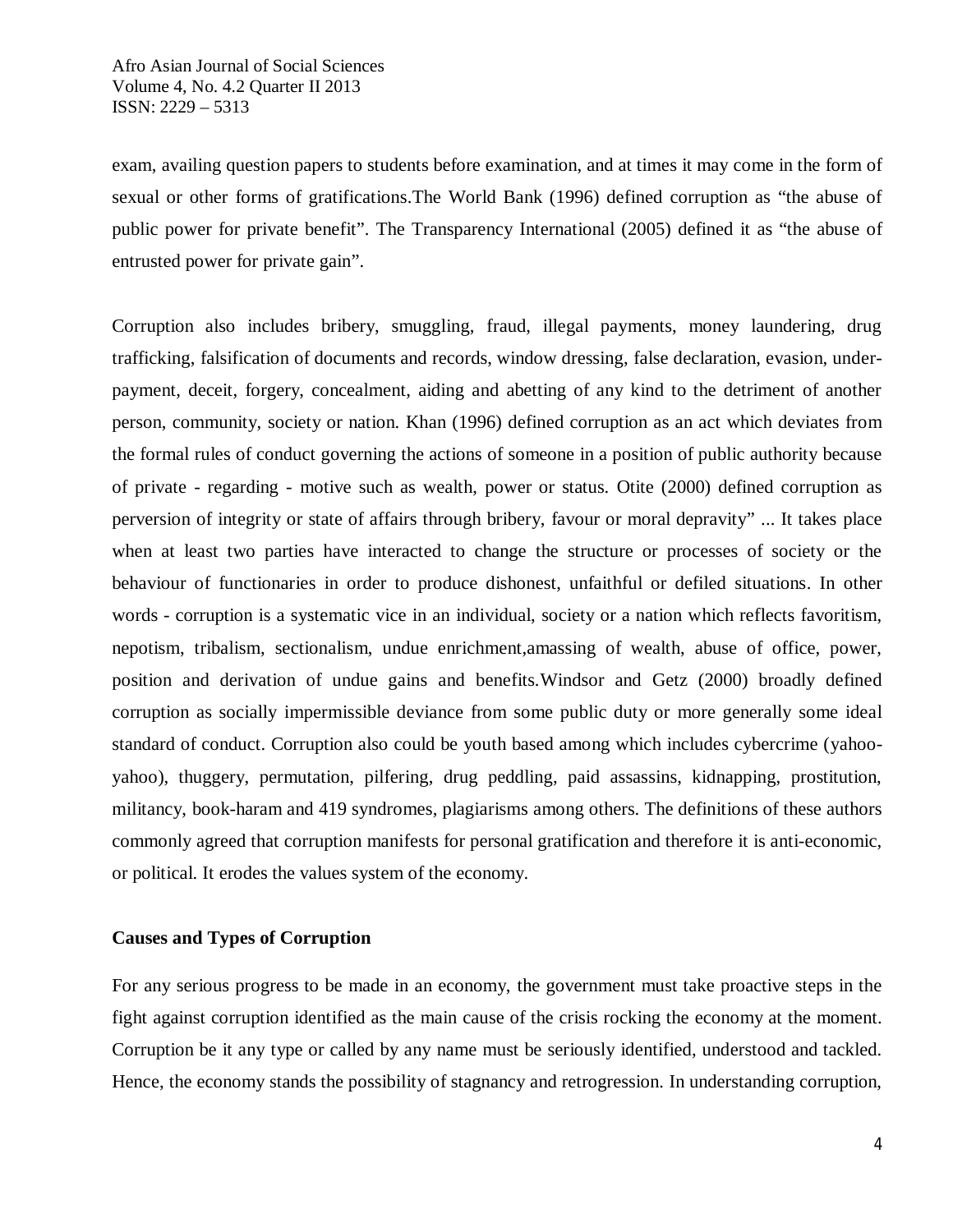Konie (2003) identified two types of corruption, these are: Vertical corruption, which involves managers and decision makers. This is more common in less developed countries and Horizontal corruption, which involves the entire official, informed, and laymen groups in the countries.

Several motives have been cited for the causes of corruption in Nigeria ranging from leadership type, cultural system, through to weak legal system. On account of weak and corrupt legal framework, Sowunmi *et al* (2010) opined that a weak enforcement mechanism (e.g. lack of judicial independence; weak prosecutorial institutions) is one of the major causes of corruption in Nigeria. The forces, which deter corruption, are often weak as some, if not most, of the law enforcement agencies are themselves corrupt. In addition, rulers, politicians and civil servants are highly corrupt, and professional organizations may be incapable of sanctioning their members. Also, literature reveals that economic situation causes corruption. Shleifer and Vishny (1993) and Ali and Isse (2003) argued that in a country where economic condition is poor, there is tendency for such country to experience high level of corrupt practices which further worsen the growth rates. They also buttressed their assertion that a country with good macroeconomic performance stands to experience low (if any) level of corruption and develops rapidly. This corroborates the conclusion of Benjamin (2007) that hindrance to economic performance stands to economic opportunity. This corrupt practice are glaringly notice on our high and express ways where law enforcement illegally blocks the high and express ways extorting money and other valuables form road users and also causing unsolicited accident for innocent souls. Johnston (1997) identified weak political competition as a strong factor that helps to sustain corrupt practices. He opined that this has generally played a role in sustaining most serious cases of entrenched political and bureaucratic corruption. Hence, he submitted that stronger political and economic competition could enhance accountability, open up alternatives to dealing with corrupt networks, and create incentives for political leaders to move against corruption. Unchecked awarding of white elephant projects, execution of second best projects and worst of it is abandoned project after huge sum of money would have been paid to the contractors are some of the corruptions resulting from the negligence of the government. In furthering the negligence and I-don't-care attitude of the people, Nwaobi (2004) posited that Nigeria must be one of the very few countries in the world where a man's source of wealth is of no concern to his neighbours, the public or the government. Wealthy people who are known to be corrupt are regularly courted and honoured by communities, religious bodies, social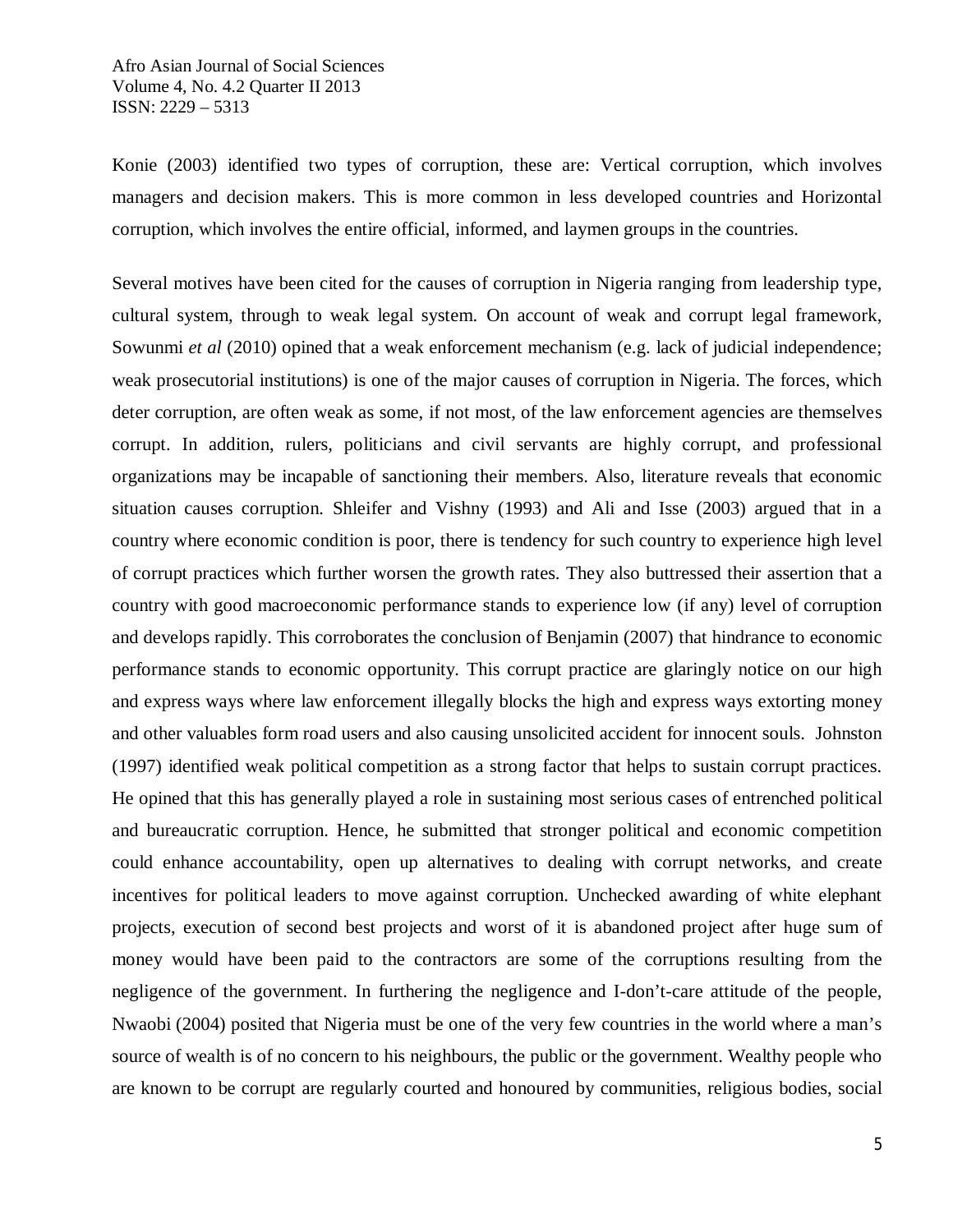clubs and other private organizations. This implies that people who benefit from the largesse of these corrupt people rarely ask questions. This corruptly decorated, celebrated and most times coroneted individuals further deepen and multiply the scope of corruption. Sociological and cultural factors such as customs, family pressures on government officials and ethnicity also constitute potential cause of corruption. This assertion validates the corruption model in fig 1. Table 1, shows the factors advocated by Rijckeghem and Weder (1997) influencing corruption.

| S/N            | <b>FACTORS</b>               | <b>DETAILS</b>                                                    |  |  |
|----------------|------------------------------|-------------------------------------------------------------------|--|--|
| 1              | <b>Wage Consideration</b>    | * Inadequate pay                                                  |  |  |
|                |                              | * Fringe benefits and other financial incentives                  |  |  |
| $\overline{2}$ | Inefficient internal control | * Inadequate supervision and control systems                      |  |  |
|                |                              | * Lack of explicit standard of performance for employees and      |  |  |
|                |                              | organizations.                                                    |  |  |
|                |                              | * Poor recruitment and selection procedures for personnel         |  |  |
|                |                              | * Too few or too many (non-transparent) rules and procedures      |  |  |
|                |                              | (red tape)                                                        |  |  |
| 3              | Insufficient<br>external     | * Law and order tradition, checks and balances                    |  |  |
|                | control                      | * Lack of information made available to the public and freedom    |  |  |
|                |                              | of press                                                          |  |  |
|                |                              | * Mechanisms for citizens' participation and complaint            |  |  |
|                |                              | * Difficulty of proving cases in courts)                          |  |  |
|                |                              | * High social acceptance of corruption                            |  |  |
|                |                              |                                                                   |  |  |
| 4              | Statutory penalty rate       | * Amount of fine, prison sentence                                 |  |  |
|                |                              | * Administrative sanctions                                        |  |  |
|                |                              | * Prohibition of being ever re-employed in the public sector      |  |  |
|                |                              | * Penalties for relatives                                         |  |  |
| $\overline{5}$ | Amount of distortions or     | * Pervasive government regulations                                |  |  |
|                | opportunities<br>the<br>in   | *High statutory tax rates, non-transparent tax regulations        |  |  |
|                | economy                      | * Provision of government services short of demand (government    |  |  |
|                |                              | monopolies)                                                       |  |  |
| 6              | Other factors                | *cultural factors                                                 |  |  |
|                |                              | * Culture of bureaucratic elitism and education of civil servants |  |  |
|                |                              | * Leadership                                                      |  |  |
|                |                              | * Ethnic diversity                                                |  |  |

## **Corruption in Nigeria: Stylized facts Table 1: Factors influencing corruption**

**Source**: Rijckeghem Van and Weder (1997)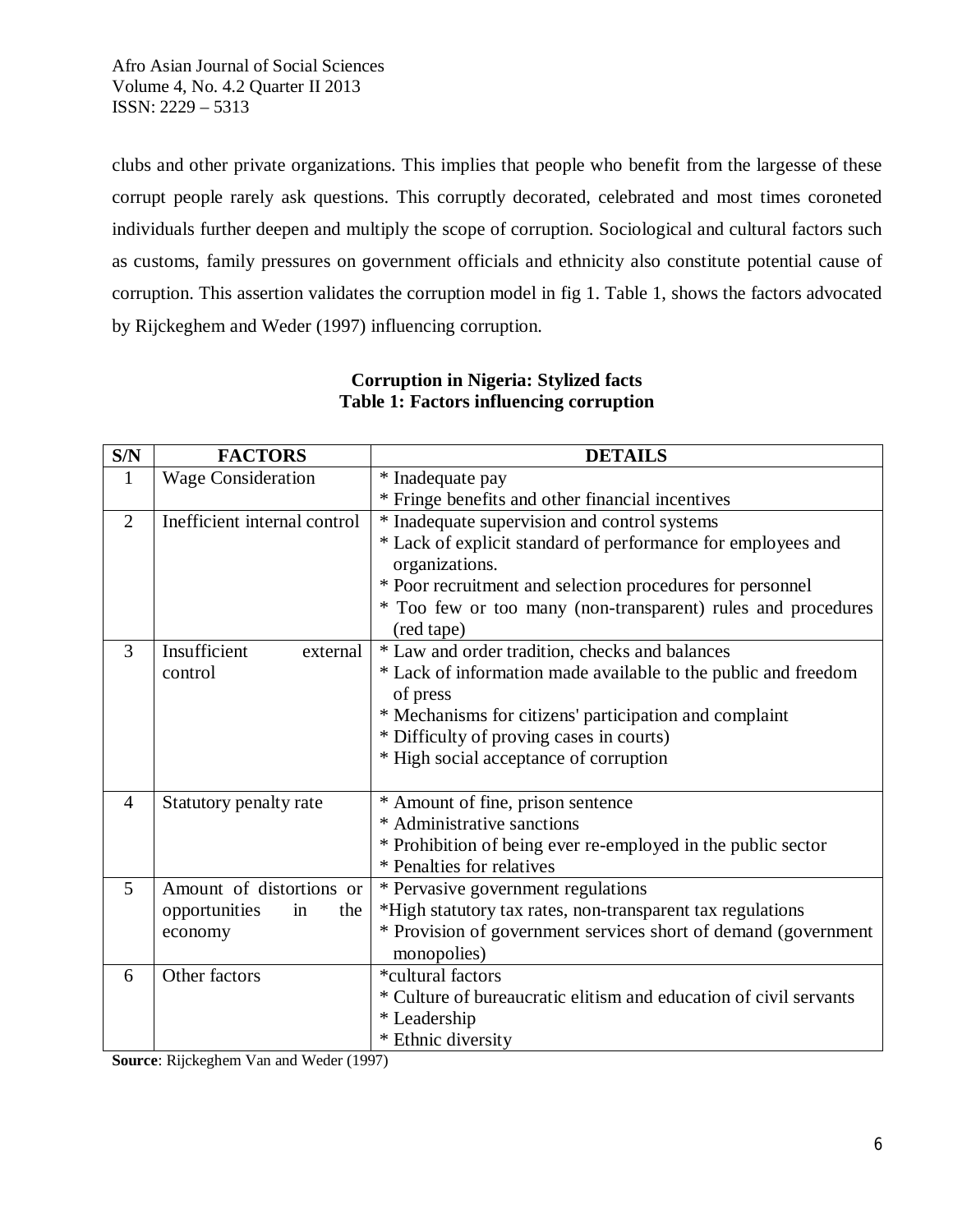### **Agencies established and Initiatives introduced by successive government to curb corruption**

The unstoppable spread of corruption has necessitated anti corruption measures and strategies by successive governments to curb corruption at root. This includes the establishment of agencies, commissions and other bodies charged with the responsibility of curbing corruption. It also involves initiatives tailored at minimizing corruption to the barest minimum. These bodies and initiatives are as follows:

### **Bodies:**

- **i.** Economic and Financial Crimes Commission (EFCC) was established in 2003 to complement the zero tolerance for corruption crusade of Obasanjo's administration. The anti-graft body was established by Economic and Financial Crimes Commission Establishment Act (2004). The Act mandates the EFCC to combat financial and economic crimes. The Commission is empowered to prevent, investigate, prosecute and penalise economic and financial crimes and is charged with the responsibility of enforcing the provisions of other laws and regulations relating to economic and financial crimes, including: Economic and Financial Crimes Commission Establishment Act (2004), The Money Laundering Act 1995, The Money Laundering (Prohibition) act 2004, The Advance Fee Fraud and Other Fraud Related Offences Act 1995, The Failed Banks (Recovery of Debts) and Financial Malpractices in Banks Act 1994, The Banks and other Financial Institutions Act 1991; and Miscellaneous Offences Act.
- ii. The Independent Corrupt Practices and Other Related Offences Commission (ICPC)
- iii. Code of Conduct Bureau (CCB)
- iv. Nigerian Extractive Industries TransparencyInitiative (NEITI)
- v. Budget Monitoring and Price Intelligence Unit(BMPIU)
- vi. Nigerian Investment Promotion Commission (NIPC)

### **Programmes and Initiatives**

- i. Ethical Re-orientation Campaign (ERC) of Shagari's Second Republic
- ii. War Against Indiscipline (WAI) of the Buhari/Idiagbon regime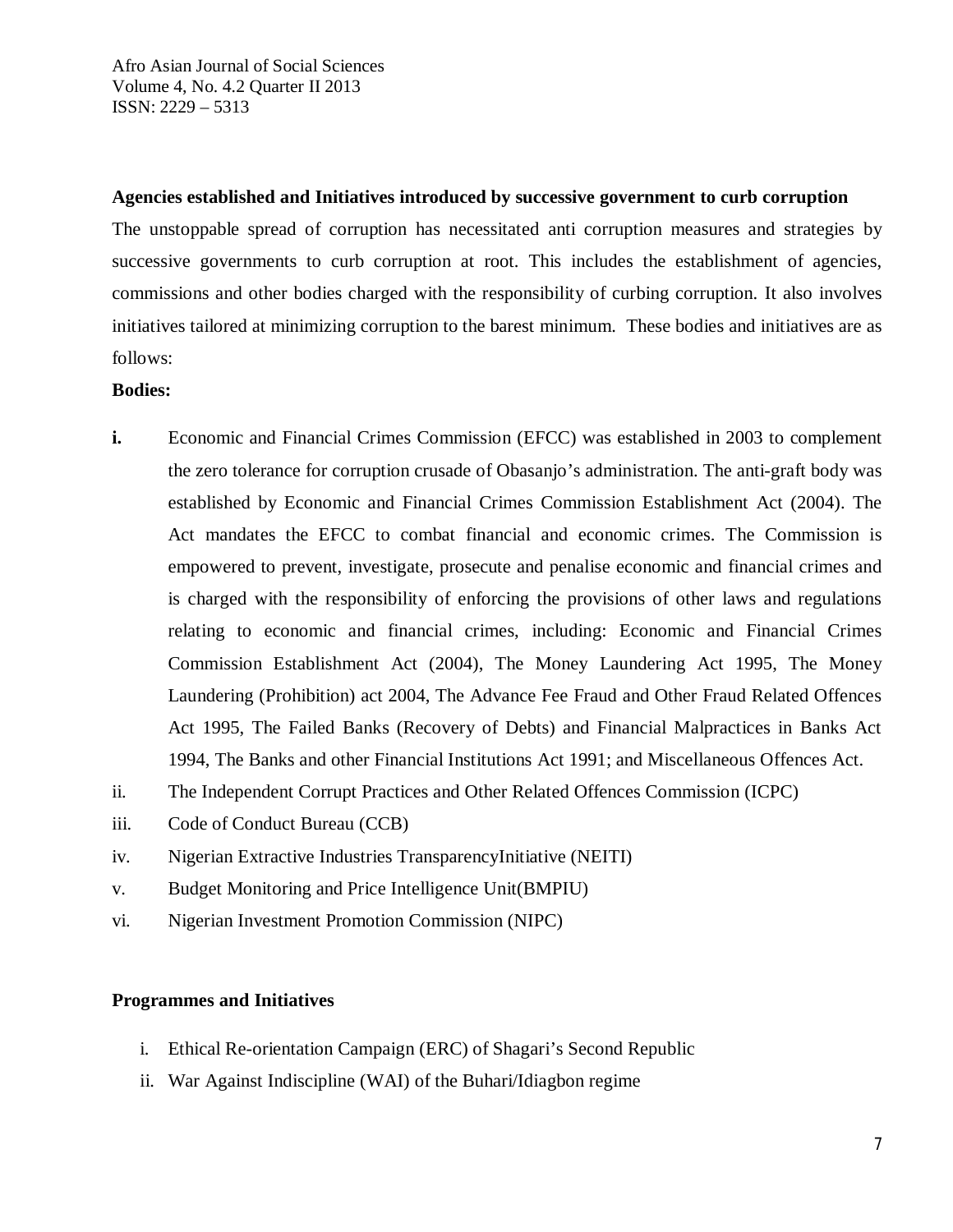- iii. Babangida's Committee on Corruption and other Economic Crimes (CCEC) and War Against (WAC) Corruption
- iv. War Against Indiscipline and Corruption (WAIC) of the Gen Sanni Abacha's regime
- v. Whistle-Blowing

Other efforts include setting up of probe panels, commission of enquiry and tribunal (e.g. Failed Bank Tribunal) to try corrupt individuals. By laws such as Money Laundering Act 2003, Advance Free Fraud and Fraud Related Offences Act of 1995, Foreign Exchange Act of 1995, Corrupt Practices and Other Related Offences Act of 2000 were also enacted to back probe panels and tribunals.

### **Corruption and Economic growth in Nigeria**

As mentioned above corruption is as aged as the existence of the economy itself. Corruption and economic growth have been inversely relating with each other, causing undue arousal or doom among the people. Corruption gives room for diversion of the limited public funds, undermines economic progress and impedes policy changes required for development. On the whole, corruption impedes growth and also erodes the already established economic value systems in Nigeria. This devastated effect of continuous corrupt practices in Nigeria has gone so bad and it is worrisome as several but unsuccessful measures have been put in place to halt the menace. It is therefore not an understatement that Achebe (1988) concluded that corruption has permeated the African society and anyone who can say that corruption in Africa has not yet become alarming is either a fool, a crook or else does not live in this continent. As mentioned above, evidence from Gbenga (2007) validated the fact that the drive to a perfect solution to corruption is still ongoing bearing in minds that previous effort to curb it is unsuccessful. It is a re-occurring issue and it impedes growth without clear solution. As efforts are put in place to eradicate it, it keeps multiplying and spreading like wild fire. To buttress the doubt and widespread of the phenomenon, Benjamin (2007) asserted that the issue of corruption keeps reoccurring in every academic and formal discussion in Nigeria simply because of its danger towards meaningful development and it seems there is no way to this ugly phenomenon while Mbaku (1996) observed that most cleanup programs on corruption in Africa have been unsuccessful. Hence, this paper is of essence.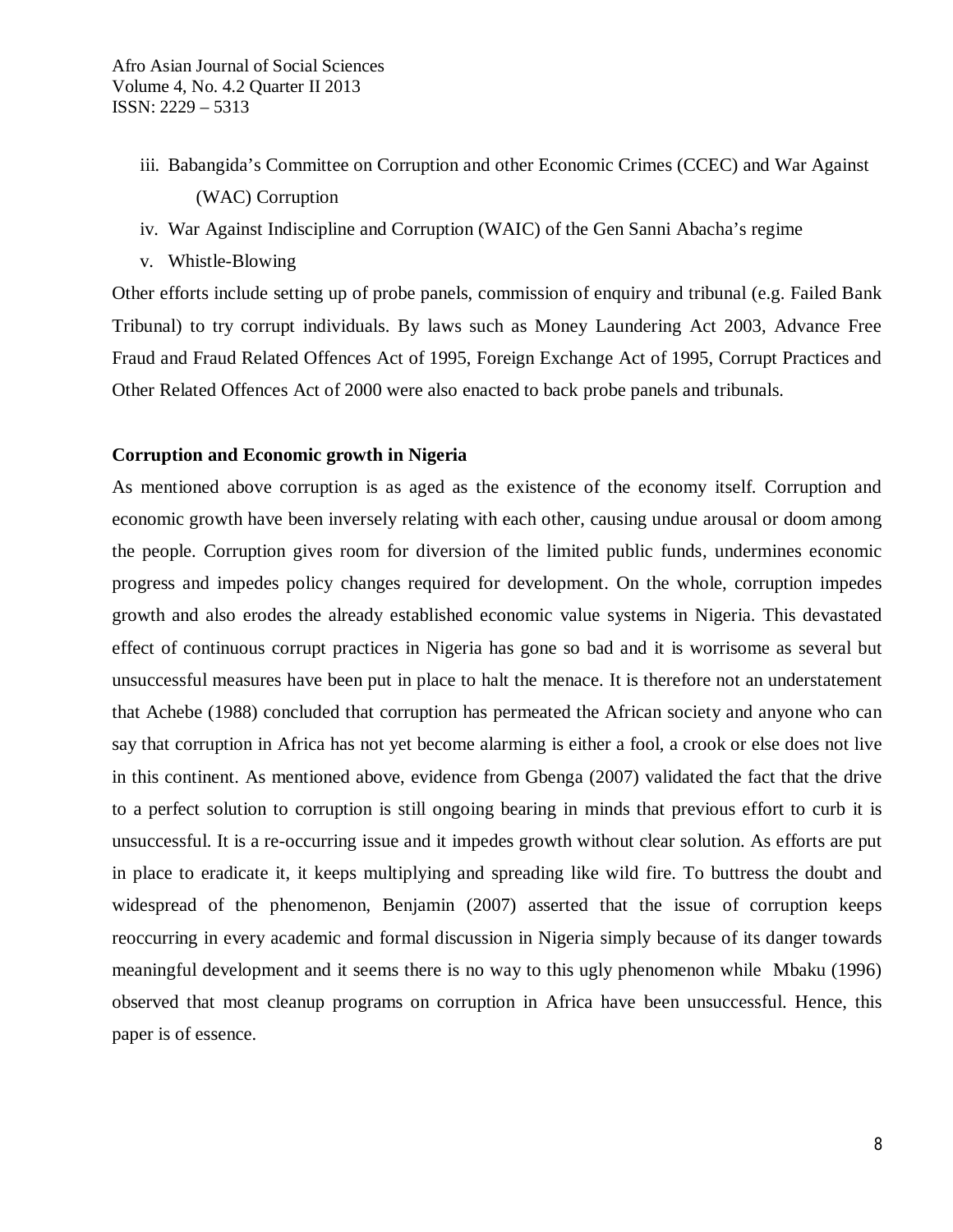### **Effects of Corruption**

Corruption is a widespread phenomenon and its effects are immeasurable. It leaves an economy with an untold hardship. However, the effects of corruption are felt in the economic, political and social spheres either directly or indirectly. Although the direct costs of corruption may be high in terms of lost revenue or funds diverted from their intended use, the indirect costs in terms of the economic distortions; inefficiencies and waste resulting from corrupt practices are more problematic over the long-term and thus make it more difficult to address. (Gbenga 2007)

The ranking of effects of corruption varies from nations to nations. While the degree is high in some nations, it is found to be low in some countries depending on their corruption check and balancing mechanism. Nigeria is ranked among the most corrupt countries of the world Transparency International (2005). Ades and DiTella (1996) and Gupta et al (1998), Rose-Ackerman (1999), Della-Porta (2000) and Adsera et al (2003) observe that corruption portends negative effects on democracy in terms of decreasing government effectiveness and political legitimacy and increase in stability. Mauro (1997a) observed that corruption affects investment. Corruption also affects the quality of life of man. Dike (2005) observed that corruption occurs in many forms and it has contributed immensely to the poverty and misery of a large segment of the Nigeria's population. Mauro (1997b) and Johnston observed that high rate of corruption creates a situation where investment returns are difficult to predict. Their conclusion showed that the effects of corruption are to limit investment, which is critical to the long-run sustainable economic growth. They further argue that corrupt behaviors have the tendency of scaring away foreign and local investors with significant adverse effect on the economy. On the whole, the adverse effects of corruption if any is negligible compared with positive effects which this study will reveal. Corruption wastes the limited resources of an economy, increases the costs of doing business thus signaling inflation, hence radically reduce revenues accruing to the state. It also results in poor service delivery, "moonlighting" or multiple concurrent sources of employment and refusal to perform normal functions without additional payment. Gbenga (2007) asserted that corruption deepens poverty and makes it difficult for ordinary people to get ahead as the result of their own efforts. There is increasing evidence that the social and economic cost of corruption disproportionately affects the poor, who not only suffer from the lack of services and efficient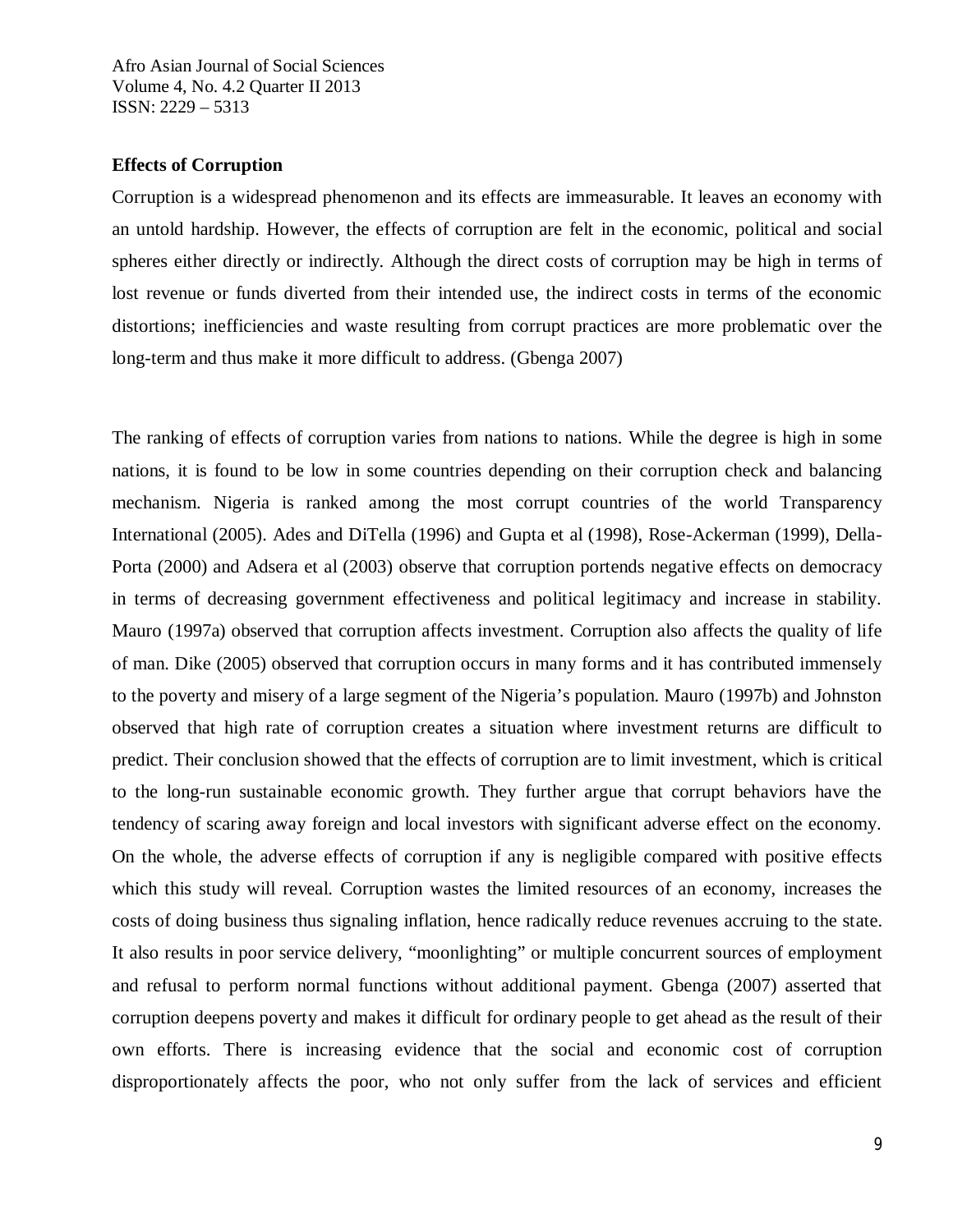government, but who are also powerless to resist the demands of corrupt officials. Different arguments have been put forward to explain the pervasiveness of corruption in Africa; these include poverty, the personalization of public office, the political culture and the inability of leaders to overcome their colonial mentality in respect of their perception of public office. (Lawal and Tobi 2001).

Figure 1.

# **KPAKPIN CORRUPTION MODEL**



**Source: Developed by the Authors**

Figure 1 presents kpakpin corruption model comprising the trio (Pressure, Opportunity and Action). The nexus within the trio is the channel through which fraud or corruption practices manifests. For any form of corruption or corrupt practice to manifest, the trio channel must come to being and be realized. These components could be internal or external (i.e. from within and outside) and sometimes, it could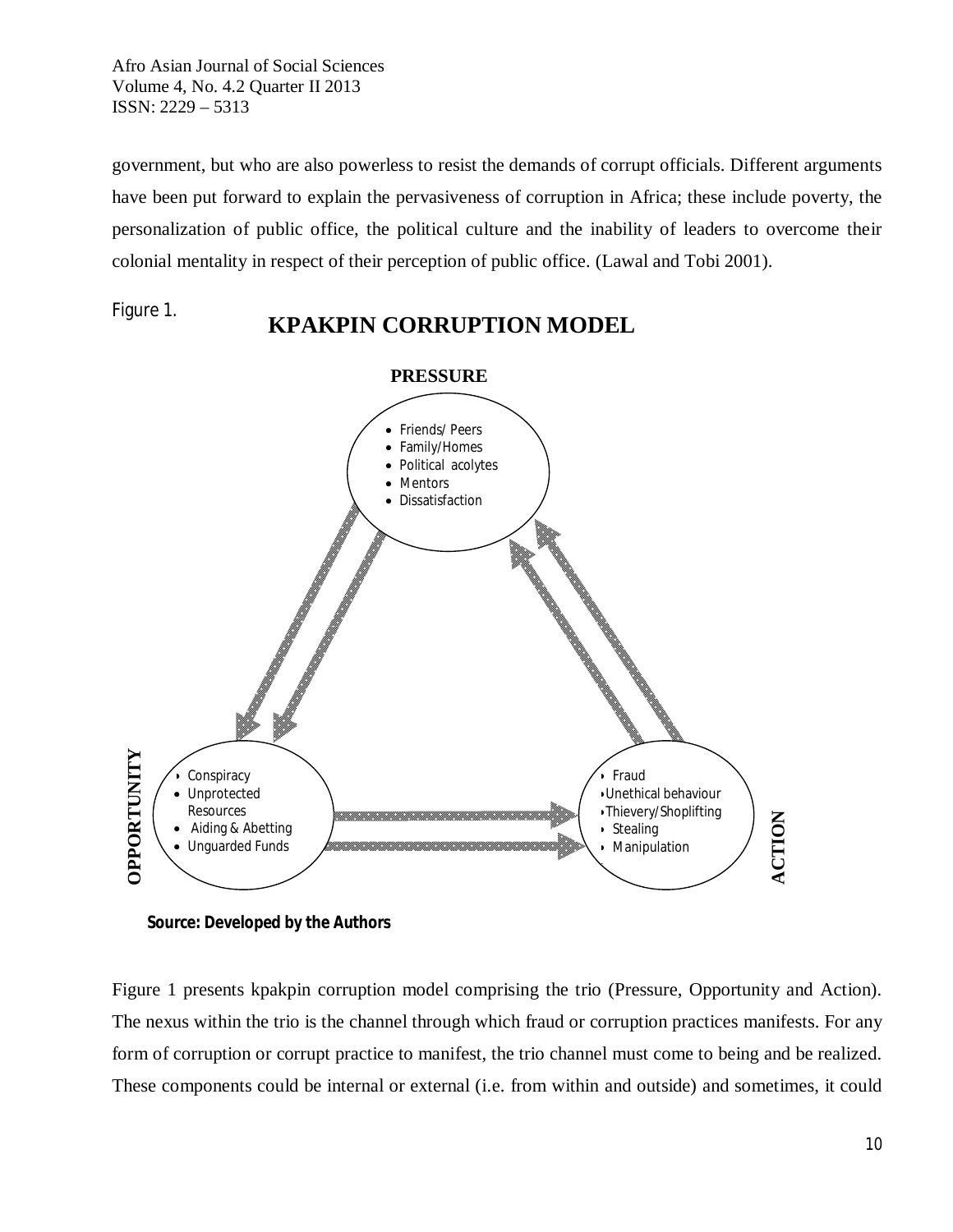even be both. Pressure within is endogenous, in built, intuitional, deliberate and premeditated in nature. Most time, pressure within is attributable to undue development appetite for reckless or spendthrift life style which might necessitate uncontrollable spending that the available or expected income stream cannot accommodate or satisfy without dearth. Meanwhile, external pressure is exogenous; it includes pressure emanating from the environment outside the reach of an individual. This includes but not limited to pressures from friends, relatives, political acolytes, religious group members and community group members. In most instances, this manifestation is as a result of trying to meet the expectations, yearnings and aspiration of the above mentioned groups rather than selfaggrandizement. In doing this, the journeys to search for corrupt opportunities or openings commence. Of course such corrupt searches are always born out of crookedness, dishonesty and wantonness. It is treachery and executed using every available means to satisfy the corrupt appetite which most time could be socially inclined. When an opportunity is established, **action** is struck which is the third and the last of the above model. At this stage all the components have being fully practiced towards accomplishing the hydra-headed monster eroding the value system of the economy. Corruption occurs as a result of uncontrollable pressure giving room for opportunity for the purpose of an action to be struck for the accomplishment of fake fame. An instance of this is the noticeable nefarious acts of some law enforcement agents who illegitimately block the high and express ways extorting money and other valuables form road users and also causing unsolicited accidents for innocent souls. In this situation, pressure emanates from boss, family needs, peers and even undue envy from colleagues at work. Next, they scout for opportunity operations (Illegal road block, illegal task force among others). This is then complemented with action. In addition, pressures evolve from homes sometimes due to poor remuneration or careless management of resources making their resources insufficient to cater for their necessary needs while some other individuals, it could be due to unsolicited boost of egos.

### **3 Materials and Methods**

Various definitions of corruption in the literature clearly have it that corruption does the wrong things instead of the right things. This validates the popular assertion that wrong things cannot bring forth good things, hence the effect of corruption is assumed to be negative in most discussion in the economic literature although, some other authors are of the opinion that corruption is positively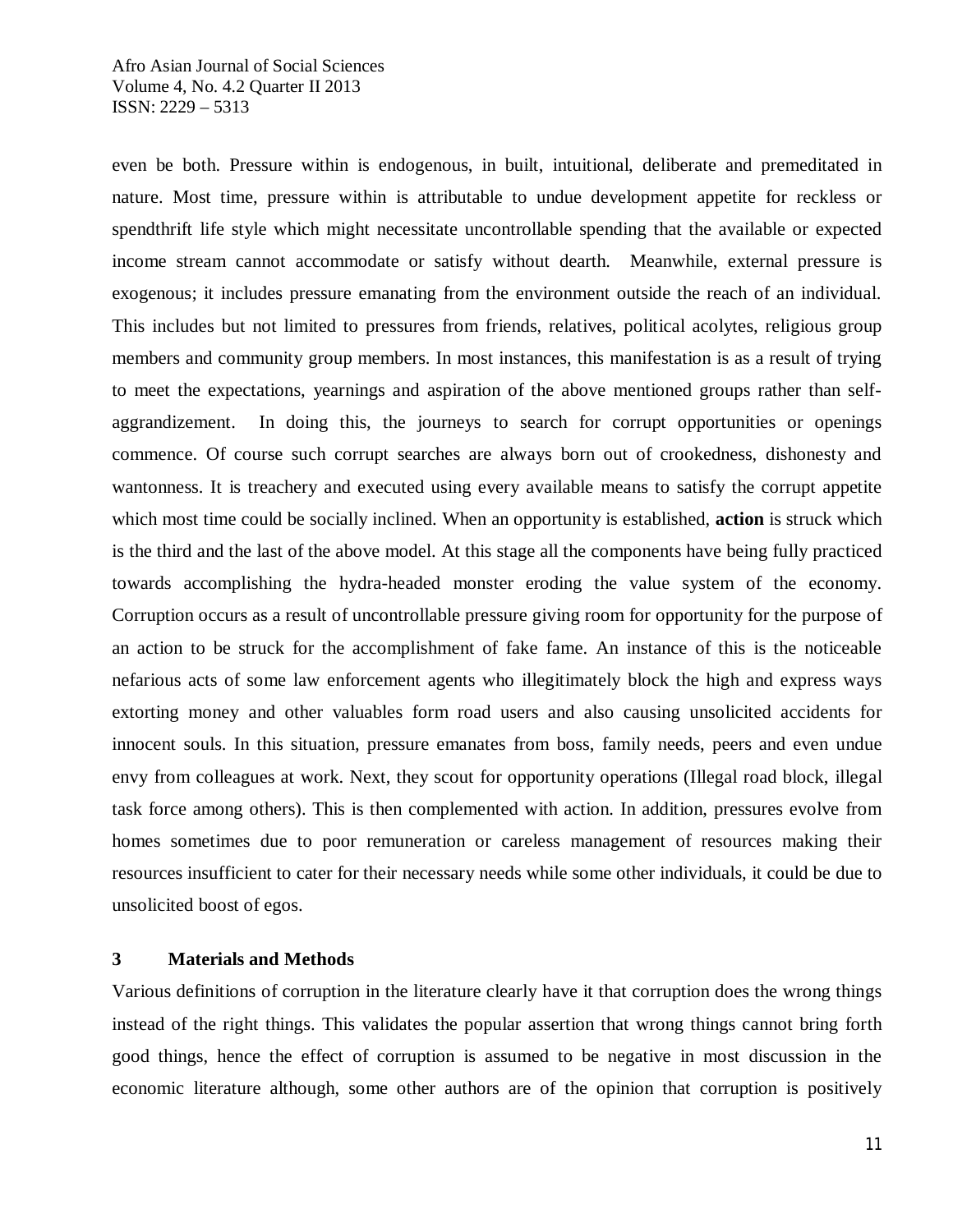correlated with some macroeconomic variables through some linkages. Consequent upon this inconclusion of the impact of corruption on the economic growth and other variables, this study employs simple econometric model to examine the impact of corruption on economic growth. In doing this, it is assumed that corruption negatively impacts economic growth as stated in our apriori. This implies that a higher growth level of corruption will result into a decline in the economic growth.

lnY<sup>t</sup> = 0t-1lnCOR<sup>t</sup> - 2lnCORt-1+ ∑<sup>t</sup> ……………………………………………...….….…….1.1

Also, in order to further the study, it employs the Granger causality tests suggested by Granger (1969, 1986) to examine and also measure the causal effects of the variables of the model on each other. Therefore, assuming the integration of order I(1) and cointegration between the logarithm of levels of economic growth proxy by gross domestic product  $(Y_t)$ , corruption  $(COR_t)$  and previous degree of corruption ( $COR_{t-1}$ ) proxy with corruption perception index (CPI) for different regimes and time in the past. The lagged variables of corruption  $(COR_{t-1})$  are introduced to capture the effect of the earlier corruption on the present situation of corruption. The following ECM, according to Engel, Johansen and Granger (1987), are formulated to carry out a standard Granger causality test:

p=1 p=1 ∆logY<sup>t</sup> = α<sup>0</sup> -∑ δi∆IogCORt-∑ t∆InCORt-1 + ECMt-i ……………………………………1.2 j=n j=n

Inversely,

n=1 m-1 ∆logCOR<sup>t</sup> = α<sup>0</sup> -∑ δi∆IogY<sup>t</sup> - ∑t∆InYt-1 + ECMt-i……..……………………...…………...1.3 j=n j=n

From equation 1.1,  $\Delta$  indicates difference operator, lnY represents the dependent variable,  $\Box_t$  implies non-zero, serially independent random error term,  $\alpha$  is the intercept and  $ECM_{t-i}$  is the error correction mechanism obtained from the long-run cointegration regression. Sand are the coefficients of explanatory and the lag variables under study. Consequently, the same thing applies to equations 1.2. The short run which is inevitable to achieve the long run equilibrium can be provided by the causal relationship between the variables (Granger, 1986). For example, considering equation 1.2, GDP is said to Granger cause corruption not only if  $\delta$  and  $\zeta$ are jointly significant but also if  $\phi$  is significant. The ECM also permits distinction between 'short run' and 'long run' Granger causality.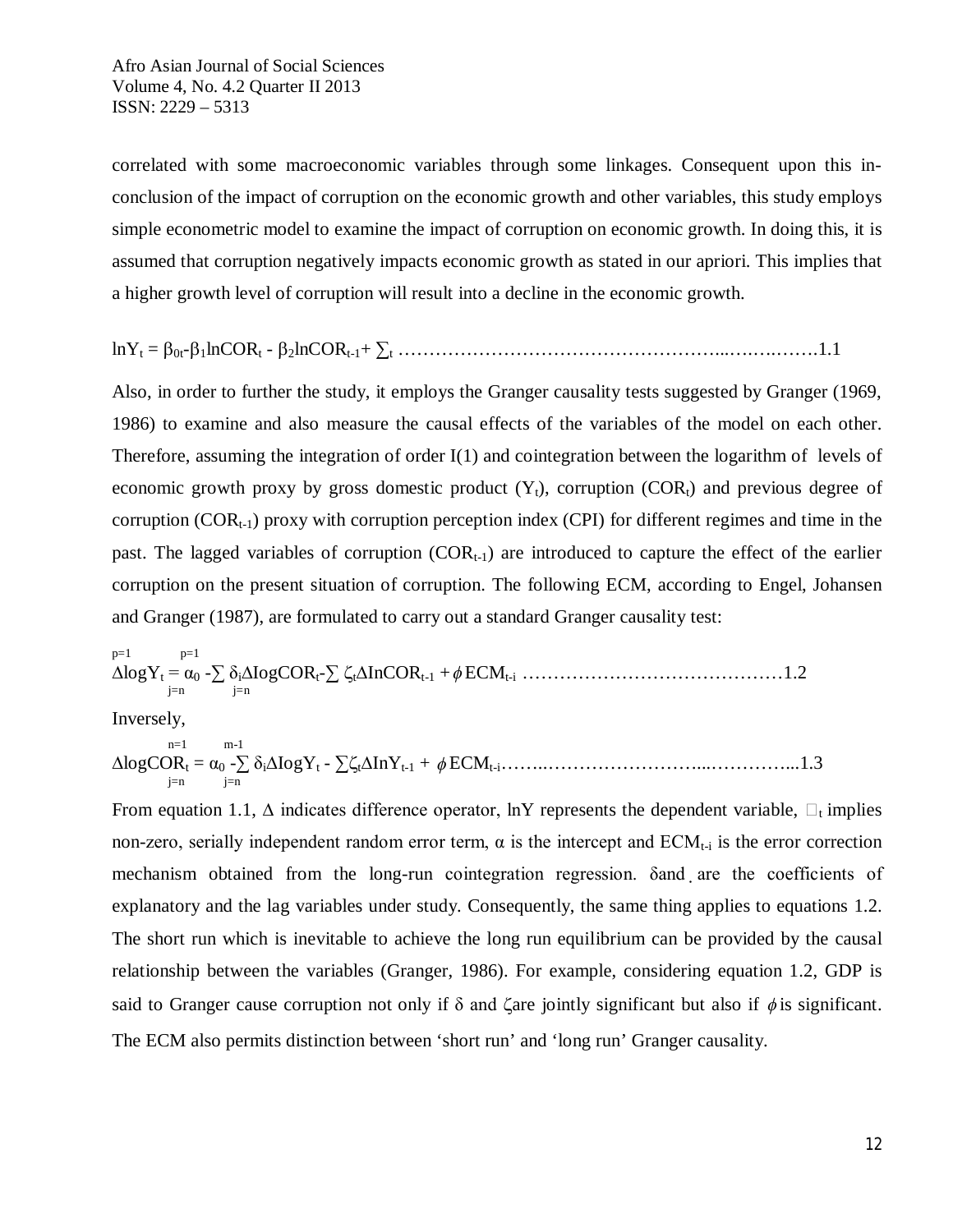### **4. PRESENTATION AND INTERPRETATION OF RESULTS**

### **4.1 Stationarity Test**

| <b>ADF</b> test<br><b>Variables</b> |                   | <b>Critical</b><br>Values |           |           | <b>Integrated</b> |
|-------------------------------------|-------------------|---------------------------|-----------|-----------|-------------------|
| (At levels)                         | <b>Statistics</b> | $1\%$                     | 5%        | 10%       | At $5%$           |
| <b>LOGGDP</b>                       | $-3.9138$         | $-4.0113$                 | $-3.1003$ | $-2.6927$ | I <sub>0</sub>    |
| LOGCOR <sub>t</sub>                 | $-4.0402$         | $-4.0113$                 | $-3.1003$ | $-2.6927$ | $I_0$             |
| $LOGCOR_{t-1}$                      | $-3.6558$         | $-4.0113$                 | $-3.1003$ | $-2.6927$ | I <sub>0</sub>    |

**Table 1 Augmented Dickey-Fuller Test Results (At Levels)**

**Source**: Computed by the authors; Level of significance1%, 5% and 10% are Mackinnon critical values for rejection of a hypothesis of a unit root; LOG preceding a variable denotes logarithm

| <b>Variables</b>    | <b>ADF</b> test   | <b>Critical</b><br>Values |           | <b>Integrated</b> |             |
|---------------------|-------------------|---------------------------|-----------|-------------------|-------------|
| (At levels)         | <b>Statistics</b> | $1\%$                     | 5%        | 10%               | At $5%$     |
| <b>LOGGDP</b>       | $-4.9498$         | $-3.9635$                 | $-3.0818$ | $-2.6829$         | $I_0$       |
| LOGCOR <sub>t</sub> | $-4.0773$         | $-3.9635$                 | $-3.0818$ | $-2.6829$         | ${\rm I_0}$ |
| $LOGCOR_{t-1}$      | $-3.93823$        | $-3.9635$                 | $-3.0818$ | $-2.6829$         | ${\rm I_0}$ |

**Table 2 Phillips PerronTest Results (At Levels)**

**Source**: Computed by the authors; Level of significance1%, 5% and 10% are Mackinnon critical values for rejection of a hypothesis of a unit root; LOG preceding a variable denotes logarithm

The results generated from the stationarity test of the variables conducted using the Augmented Dickey-Fuller test (ADFT) and Phillips Perron test (PPT) show that the variables under study are stationary at their first differences  $(I_1)$  and at 5% level of significance. Therefore, our decision rule to accept the null hypothesis  $(H_0)$  means that there is no stationary if the t-calculated is more than ttabulated is less than the t-calculated. Otherwise reject  $H_0$  and accept  $H_1$ , the alternative hypothesis. We therefore, proceed by examining the pairwise Granger causality test. The test, in respect of one lag length, is presented in table 3 below: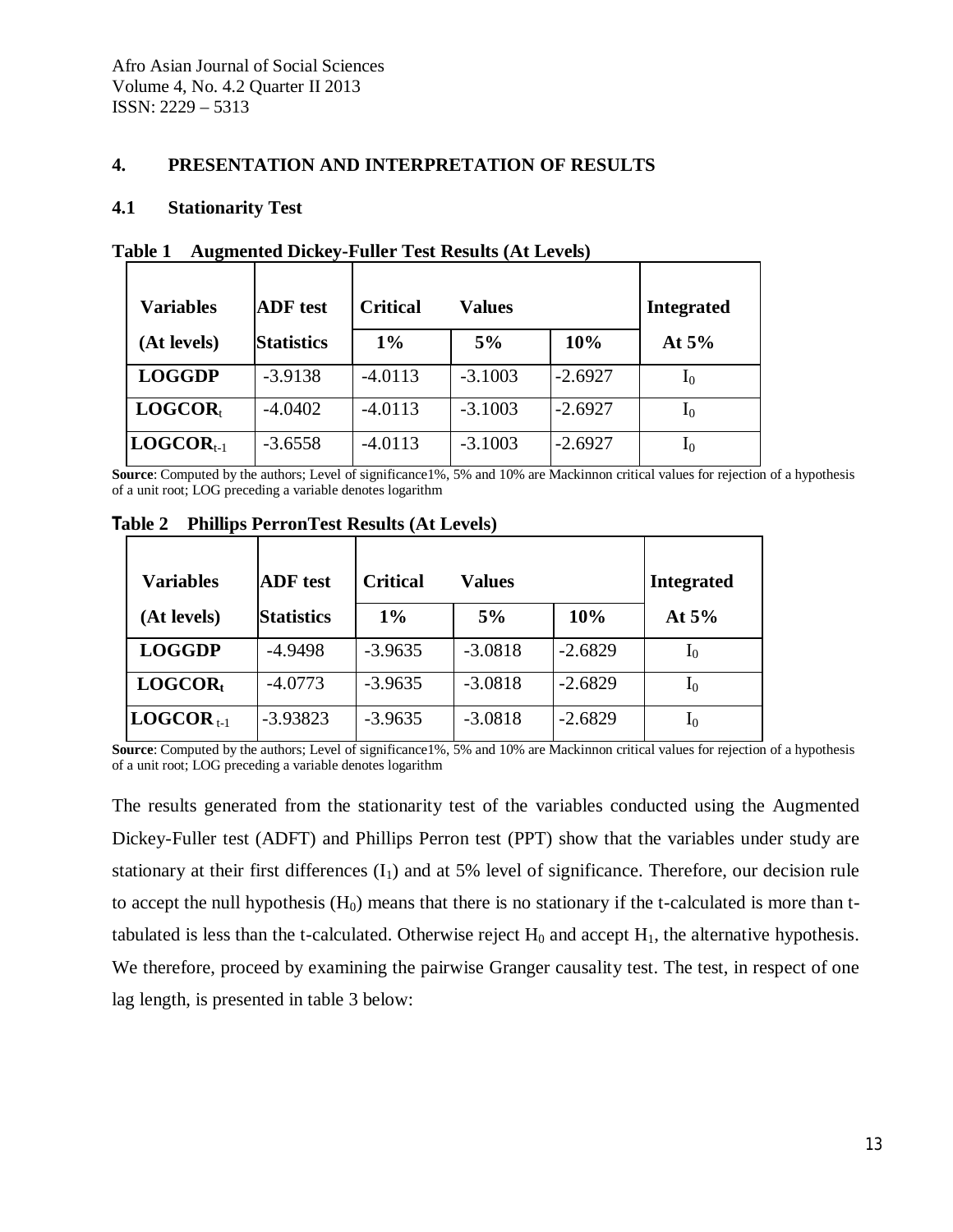## **4.2 Pair Wise Granger Causality Test**

| <b>Null Hypothesis</b>                            | Observ. | <b>F-Statistic</b> | Prob    |
|---------------------------------------------------|---------|--------------------|---------|
| $LOGCOR_t$ does not granger cause LOGCOR $_{t-1}$ | 15      | $5.7E + 31$        | 0.00000 |
| $LOGCOR_{t-1}$ does not granger cause $LOGCOR_t$  | 15      | 1.09908            | 0.31512 |
| LOGGDP does not granger cause LOGCOR $_{t-1}$     | 15      | 3.81435            | 0.07453 |
| $LOGCOR_{t-1}$ does not granger cause LOGGDP      | 15      | 1.82131            | 0.20207 |
| LOGGDP does not granger cause LOGCORt             | 15      | 3.63623            | 0.08076 |
| $LOGCOR_t$ does not granger cause LOGGDP          | 15      | 0.73234            | 0.04889 |

### **Table 4**

Source: Computed by the Authors

Table 4 above presents that COR**t**granger causes COR**t-1**.This is explained within the context of rational expectation. Therefore, it implies and suggests that the fear of manifestation of corruption in the future in an unpredicted degree and unascertained time as well as impact could promptcorruption in the recent time. Inversely, the results show that COR<sub>t-1</sub>does not granger cause COR**<sup>t</sup>** the future possibility of corruption is not explained by the previous corruption. This further suggests that those corruption control measures adopted to attend to corruption are probably effective in discouraging and halting the scourge of corruption in the society. Similarly, the result validates the assertion that when corruption is properly tackled, the possibility of future rise of corruption is minimized. This is because a successful corrupt practice that was probably not checkmated or corrected has the tendency and speed to trigger and also encourage more and even higher level of corruptionin the future just as shown in the revolution and trio of the kpakpin model of corruption; the circle is continuous and it grows from lower to a higher degree subject to a successive action. This level will only decline when it is obstructed by policies.

Similarly, the results validate the submission of the study that corruption affects the quality of life of man and also that corruption occurs in many forms and it has contributed immensely to the poverty and misery of a large segment of the Nigeria's population.

On the association between GDP and COR**<sup>t</sup>** the result shows that the level of GDP does not cause corruption. On the contrary,  $COR<sub>t</sub>$  impacts on GDP. It causes distortion to economic activities,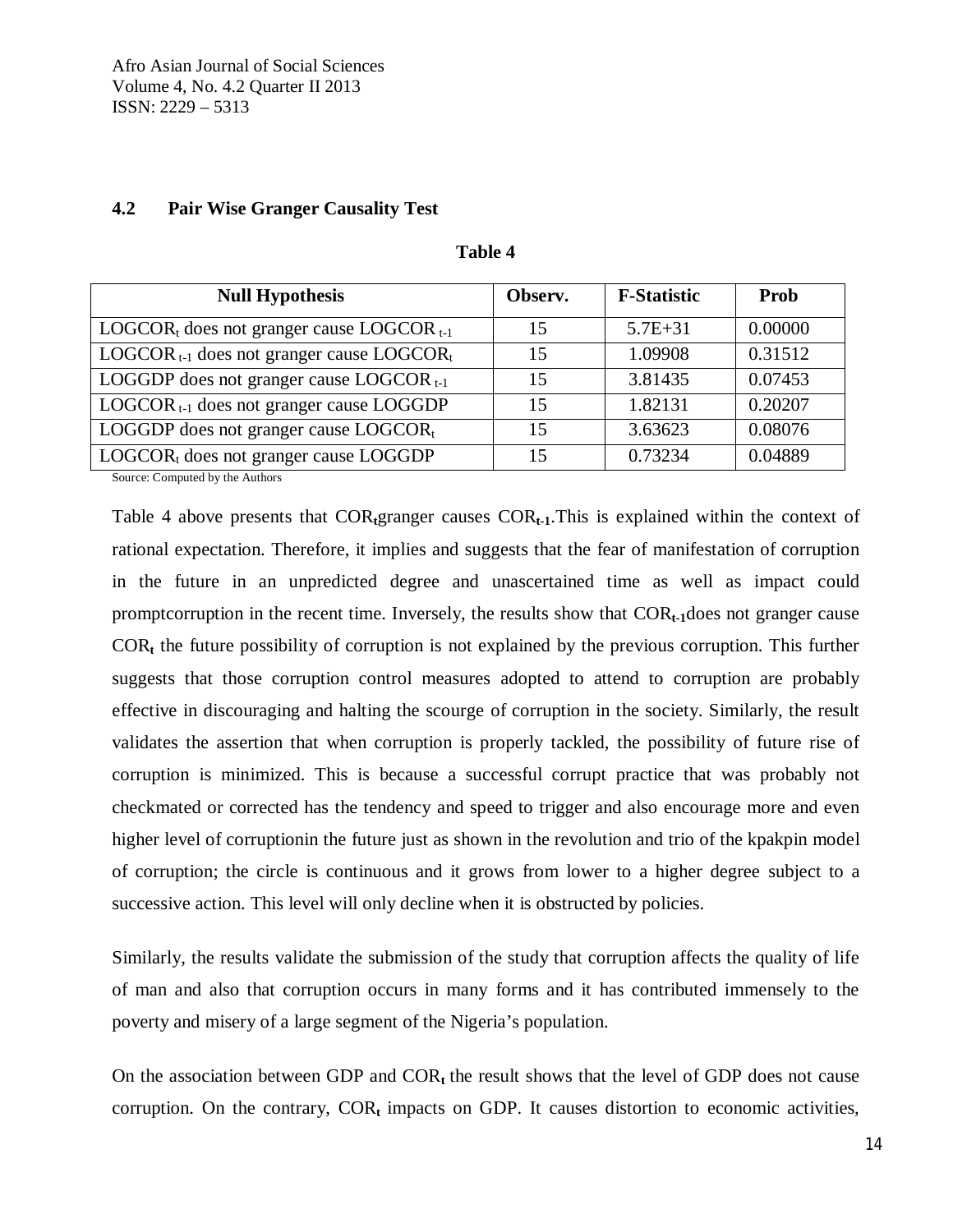causing diversion of resources from their appropriate channels to personal or corrupt channels. On the whole, this will result in affecting the quality of life.

On the relationship between GDP and  $COR_{t-1}$ , the result agrees as with GDP and  $COR_t$  that the level of GDP does not cause corruption but  $COR<sub>t</sub>$  causes and impairs GDP by way of causing distortion into the wellbeing of the people and the economy at large. This in returns hinders investment and economic growth.

| <b>Variable</b>           | Coefficient | <b>Std. Error</b> |                              | t-Statistic       | Prob    |
|---------------------------|-------------|-------------------|------------------------------|-------------------|---------|
| $\mathbf C$               | 15.0887     | 0.23280           |                              | 64.8133           | 0.0000  |
| $Cor_{t}$                 | 1.07738     | 0.53745           |                              | 2.00459           | 0.0466  |
| $Cor_{t-1}$               | 0.81237     | 0.54128           |                              | 2.50081           | 0.04573 |
| <b>R-squared</b>          | 0.81358     |                   | Mean dependent var           |                   | 15.874  |
| <b>Adjusted R-squared</b> | 0.75413     |                   | S.D. dependent var           |                   | 0.9290  |
| S.E. of regression        | 0.62033     |                   | <b>Akaike info criterion</b> |                   | 2.0502  |
| Sum squared residual      | 5.00267     |                   | <b>Schwarz criterion</b>     |                   | 2.1951  |
| Log likelihood            | $-13.4020$  |                   | <b>F</b> -statistic          |                   | 10.321  |
| <b>Durbin-Watson stat</b> | 2.68530     |                   |                              | Prob(F-statistic) | 0.0020  |

## **4.3 OLS RESULTS**

Source: Computed by the Authors

The above OLS result presents the effect of corruption on economic growth and GDP. The corruption levels are both significant at 5% level of significance suggesting that they have strong effects on the performance and growth of the economy. The result suggests that a 1% increase in corruption index each for  $COR_t$  and  $COR_{t-1}$  will respectively reduce the economic growth by 108% and 81%. These results are significant at their 5% level and they show that corruption highly impairs growth. The  $\mathbb{R}^2$ and adjusted  $R^2$  show strong relationship that exists between economic growth and corruption. The relationships are respectively approximated as 81% and 75% for R-squared and adjusted R-squared. The F-statistic and Prob (F-statistic) are well behaved while the probability of F-statistic is statistically significant even at a value below 5%. Other statistical criteria validate the reliability of the model.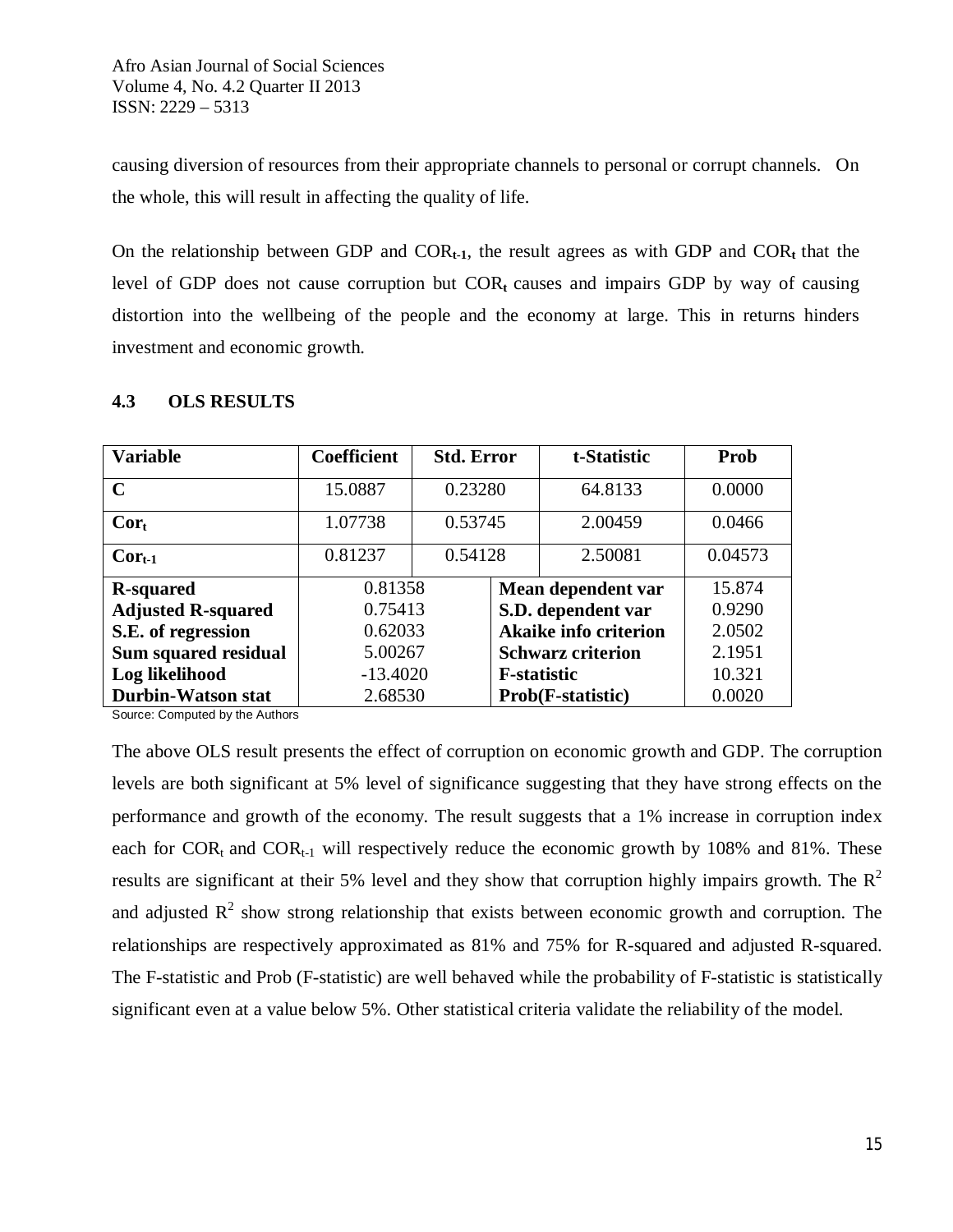### **5. CONCLUSION**

We find that corruption impacts negatively on economic growth as evidenced from our analysis. This may cost the economy so much that development will be slowed down if not restricted. The causal relationship of the variables also shows that corruption impairs economic growth and that its consequences and effects are also on the increase. Therefore, it is obvious that in a bid to minimize corruption in order to restore the fame and dignity of the economy making it an environment for rapid economic growth, the identified issues and problems of corruption setting back the economy over time must be seriously identified and tackled.

To this end, we suggest that existing reforms and policies on corruption be sincerely reviewed and strengthened to ruthlessly address the causes of corruption rather than its effects. In doing this, the roles of the agencies and commissions saddled with monitoring corrupt practices must be motivated and encouraged. This will amount to strictly enforcing due process and the rule of law in the public administration where corruption is at the highest level. Also, in fighting against corruption, measures and strategies should comprise of Private Anti-Corruption Initiatives, Public anti-corruption initiatives and Public education campaign/programmes. If this is achieved, it will create a long lasting impression in the mind of those that may further want to engage in corruption and with time, this will gradually correct damages caused to the economy in such a way that those effects on the economy will be insignificantly noticeable. Besides this, it will make corruption further hard and more hazardous to engage in. In addition to these measures, we conclude that punitive measures should be put in place to ensure transparency, monitoring, and accountability through a working fair and just system. This is because some people will engage in corrupt practice simply because of the belief and understanding that they can go scot free. The economy also requires that the political arena develop a firm and uncorrupt legal monitoring system that will establish and ensure that corruption will not occur in the planning and execution of public sector budgets while social and internal control mechanisms are required for civil society and autonomous state auditing agencies.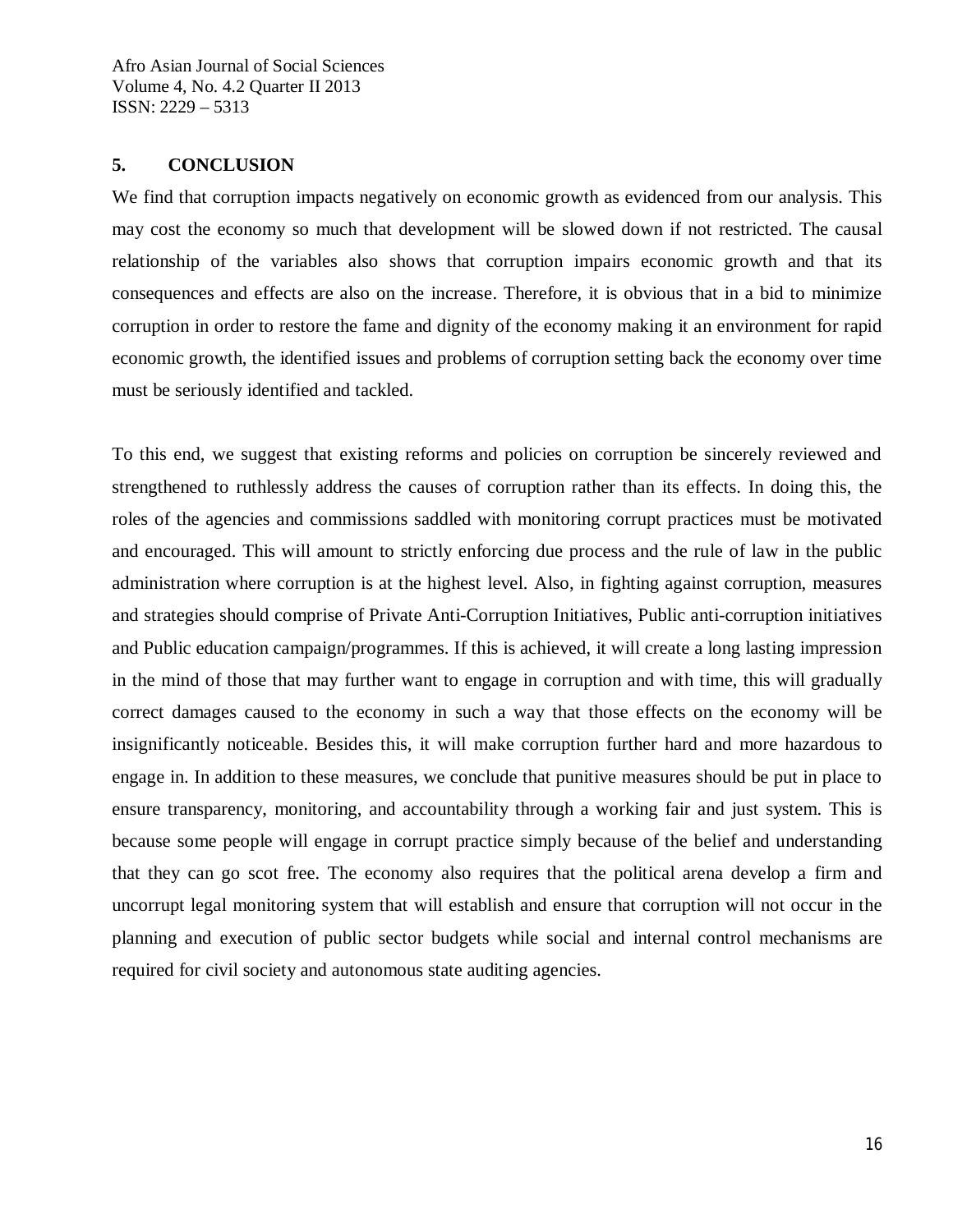## **REFERENCES**

Achebe Chinua, 1988. The Trouble with Nigeria, Enugu, Fourth Dimension Publishers

Ades, A. and DiTella, R. (1996). The Causes and Consequences of Corruption: A Review of Recent Empirical Contributions. Institute of Development Studies Bulletin, 27(2): 6-10

Adsera, A., Boix, C. and Payne, M. (2003). Are You Being Served? Political Accountability and Quality of Government.Journal of Law Economics and Organization. 19(2): 445-490

Central Statistical Bulletin, (2010).Vol 21

GbengaLawal, (2007). Corruption and Development in Africa: Challenges for Political and Economic Change. Humanity & Social Sciences Journal 2 (1): 01-07

Granger C.W. (1986).*Development in the study of cointegrated economic variables*, Oxford Bulletin of Economics and Statistics.Vol 48 (3) 213-228

Johnston, M., 1997. What can be done about entrenched corruption? Paper prepared the Annual World Bank Conference on Development Economics, Washington, D C, 30 April - 1 May.

Khan, M.H., 1996. "A Typology of Corrupt Transactions in Developing Countries" IDS Bulletin

Konie, G., 2003. National Reconciliation, The Post; A Zambian Newspaper, Wed. July 23. No. 2471, pp: 11

Kwofie, K. (1998). Malnutrition and Pregnancy Wastage in Zambia,*Social Science and Medicine; Vol.17 (9); 539-543.*

Lawal, O.O. and A.A. Tobi, 2001.op. cit

Mauro, P. (1997a) "The Effects of Corruption on Growth, Investment, and Government Expenditure: A Cross-Country Analysis", in Kimberly Ann Elliott, (eds.), *Corruption in the Global Economy*, Washington, DC: Institute for International Economics, pp.83-107.

Mauro, P. (1997b) *Why Worry About Corruption, IMF Publications: Economic Issues*, No.6.

Mbaku, J.M. (1996) "Bureaucratic Corruption in Africa: The Futility of Cleanups, *Cato Journal*, Vol.16, No.1 (Spring/Summer), Cato Institute.

Nwaobi, G.C., 2004. Corruption and Bribery in the Nigerian Economy: An empirical investigation. Public Economics 0404006, Econ WPA. Retrieved from: http://pap ers.ssrn.com/sol3/papers.cfm?

Ojaide Francis, 2000. "The professional Accountant and Anti-Corruption Crusade" in ICAN News - July/September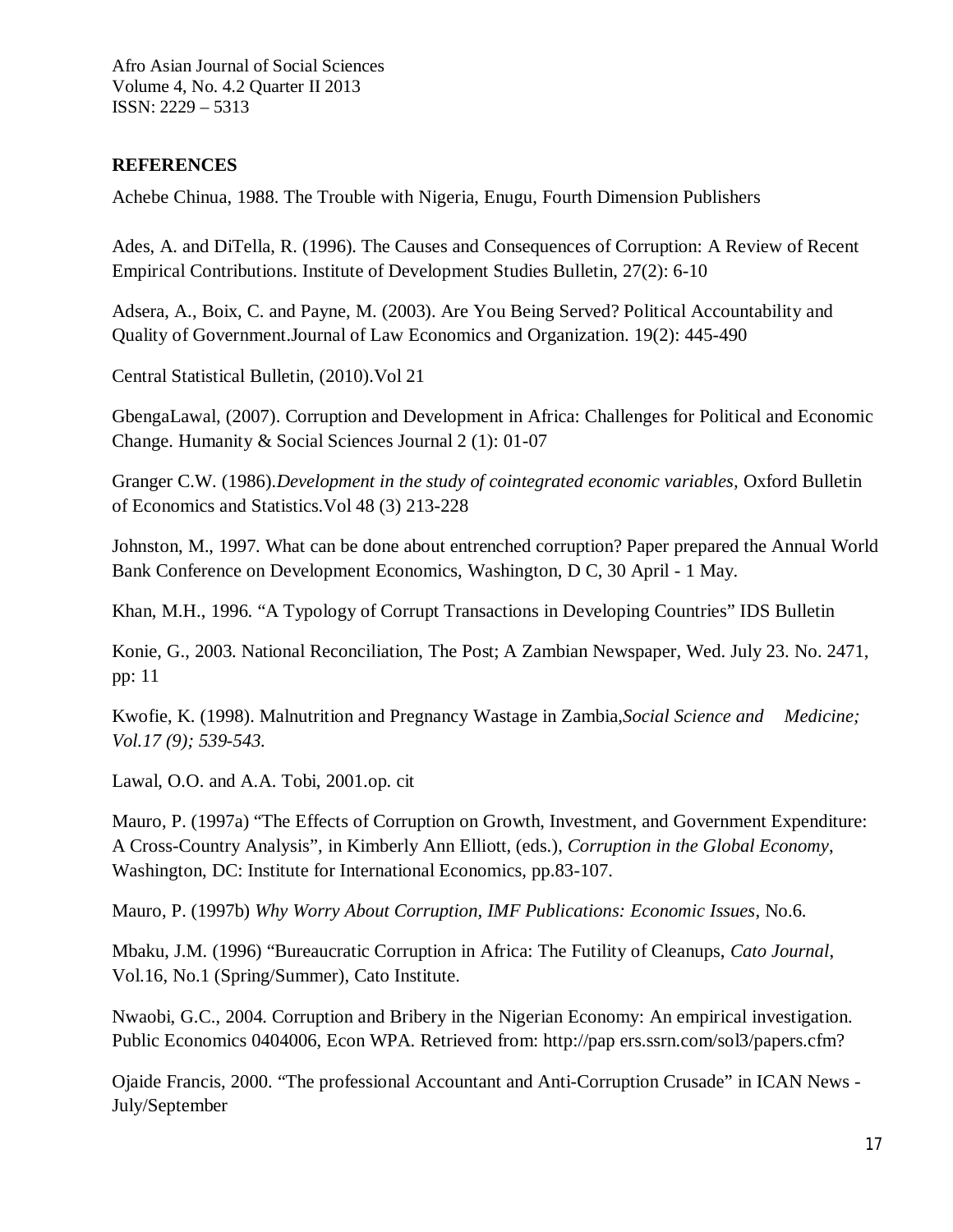Otite Onigu, 2000. "Corruption against the Norms of African life" in O. Femi (ed.) "Effective and efficient Implementation of Nigeria's Recent Anti-corruption legislation

Ribadu, N., (2006). Nigeria's struggle with corruption. An Abridged and edited version of presentation to US Congressional House Committee on International Development, Washigton, DC, 18 May 2006.

Rose-Ackerman, S. (1999). Corruption and Government: Causes, Consequences and Reforms, Cambridge: Cambridge University Press

Salisu, M., (2000).Corruption in Nigeria.Lancaster University Management School Working Paper 2000/006. The LUMS Working Papers series

Transparency International (1994-2005)."Corruption Index", various series

World Bank (1996) *Nigeria: Prospects for Development, Country Operations Division.* West Central Africa Department, World Bank.